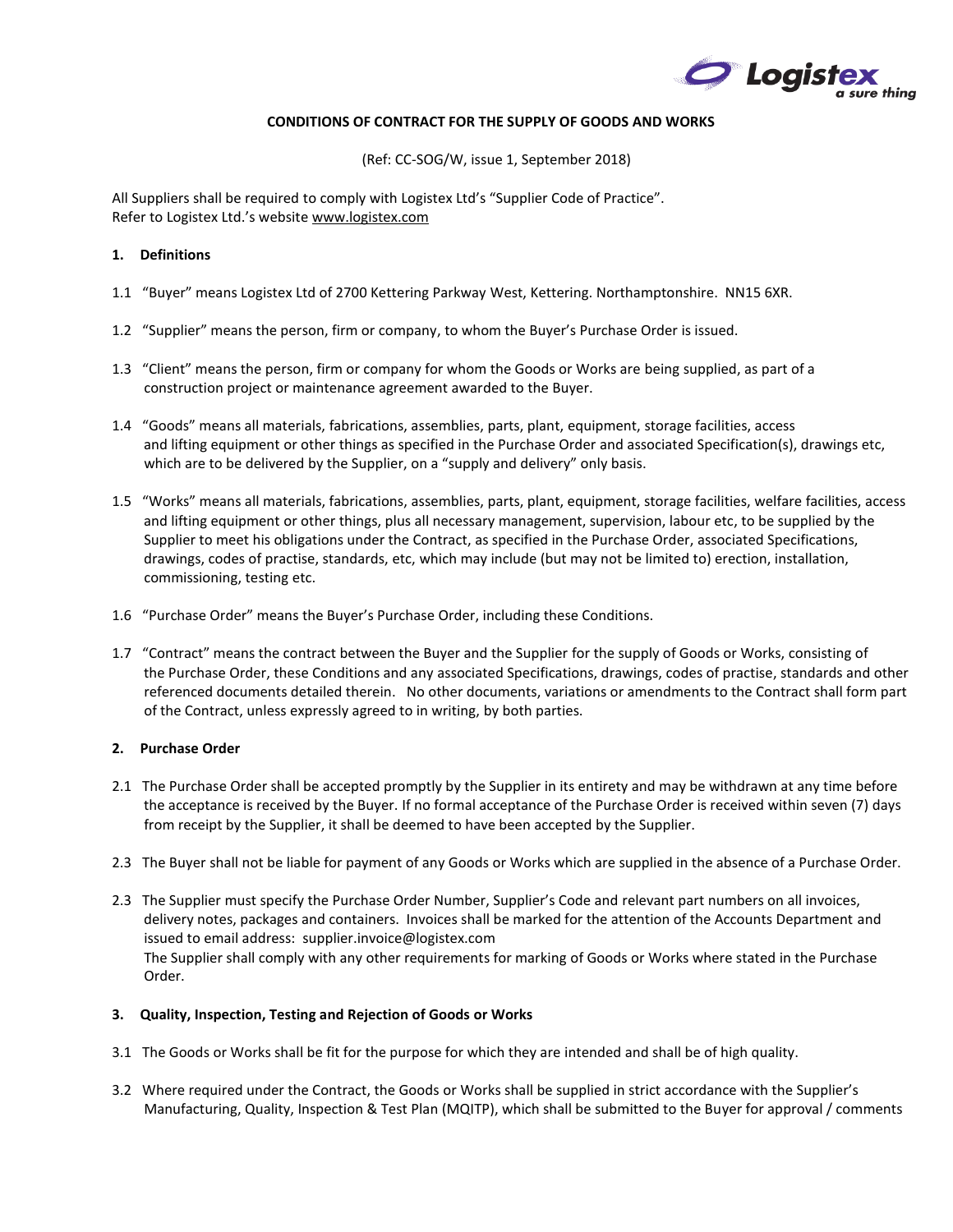

 and mark-up with the Buyer's inspection and / or witness test requirements. The MQITP shall detail all relevant stages for design, procurement, materials and parts receipt / certification and allocation, manufacture, inspection, testing, packing, storage, consolidation, delivery, offloading, erection, installation, commissioning, testing etc, with relevant Specifications, drawings, codes of practise, acceptance standards / criteria, certification arrangements, inspection hold / witness points identified.

- 3.3 The Supplier shall maintain quality systems, procedures and documentation, which are acceptable to the Buyer.
- 3.4 The Supplier must, at its own expense, comply with all relevant governmental and local laws, regulations and orders of the country or countries of manufacture, transit, delivery and installation.
- 3.5 The Supplier shall be required to notify the Buyer of any products which form part of the Goods or Works that are, or maybe considered to be, of a hazardous nature and he shall provide all relevant Safety Data Sheets and COSSH Assessments to the Buyer, detailing how to safely use such products.
- 3.6 The Buyer shall be entitled (either directly, or via a nominated representative) at any reasonable time, to inspect the Goods or Works, in accordance with the approved MQITP (where applicable), or at any reasonable time where a MQITP has not been required and to require the making good, amendment or alteration of anything which is defective or does not comply with the Contract and to reject any part of the Goods or Works of which the Buyer reasonably disapproves. The Supplier shall, as soon as reasonably possible, taking into account the required delivery programme date(s), make good, amend, alter, or replace defective Goods or Works to the Buyer's full satisfaction. No such inspection shall operate in any way to relieve the Supplier of any liability under the Contract. Whether or not his right of inspection is exercised, the Buyer shall retain the right to reject the Goods (after delivery) or Works (on completion), if, in the opinion of the Buyer, they do not comply in every material way with any of the requirements of the Contract.
- 3.7 The Supplier shall be responsible for obtaining any necessary inspection or code approvals and any necessary licences or permits, whether governmental or otherwise, which shall be required in connection with the performance of the Contract.
- 3.8 Approval of an MQITP, any drawings, calculations or any other documents, by the Buyer shall not affect the Buyer's right of rejection of the Goods or Works, or the liability of the Supplier, under the Contract.

# **4. Free Issue Material**

- 4.1 Where the Buyer, issues materials and / or parts free of charge to the Supplier, for incorporation into the Goods or Works, such materials and / or parts shall remain (at all times), the property of the Buyer. The Supplier shall maintain all such materials and / or parts in good order and condition and insure them for the replacement value against any loss, damage or destruction.
- 4.2 Should the Supplier, through bad workmanship or negligence, render such materials and / or parts unsuitable for use, the Buyer shall have recourse to the Supplier for the reimbursement of the total value of the free issue materials and / or parts.
- 4.3 The Supplier shall not, in any circumstances, have any lien (general or otherwise) in respect of any free issue materials and / parts supplied by the Buyer.

### **5. Packing & Transport**

- 5.1 Goods shall be suitably packed and labelled in accordance with applicable laws and regulations, for protection against personal injury or harm and damage caused by weather, handling and transportation.
- 5.2 The Supplier shall be responsible for any loss or damage, or any other liability incurred or sustained by the Buyer and / or his customers, which is attributable to unsuitable, defective and / or insufficient packing of the Goods or Works.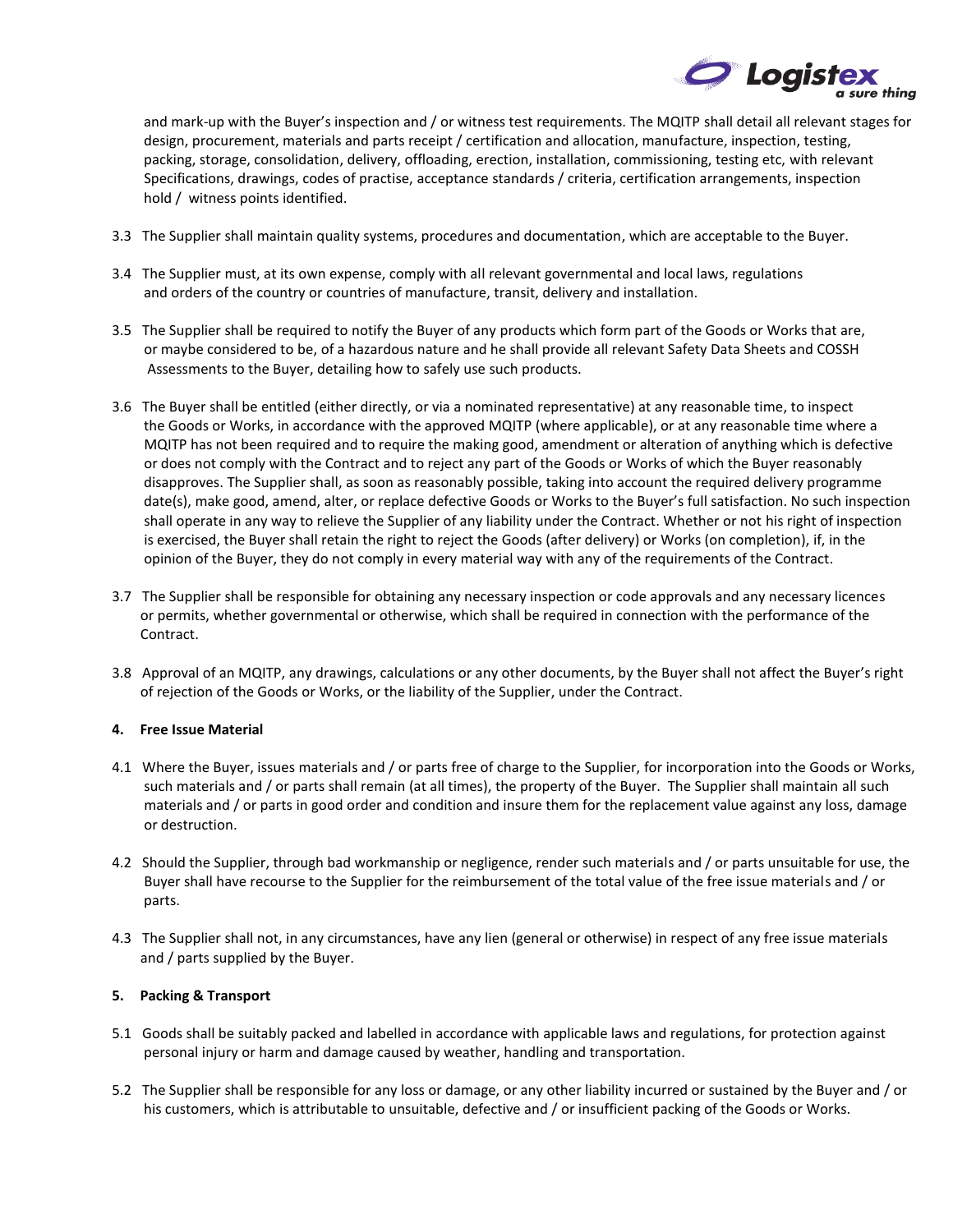

### **6. Delivery of Goods / Completion of Works**

- 6.1 The Buyer shall be entitled to postpone the date(s) of delivery of all, or part of the Goods or delivery / completion of all, or part of the Works, upon giving reasonable notice to the Supplier. Where such postponement requires Goods or Works to be placed into medium / long term storage, the Supplier shall be entitled to charge the Buyer reasonable storage costs.
- 6.2 The Supplier shall notify the Buyer immediately, in writing, whenever it becomes reasonably apparent that he is unable to comply with the agreed delivery and / or erection, installation, commissioning and testing requirements set out in the Purchase Order, stating reasons and proposals for mitigation of such delays.
- 6.3 Delivery of Goods shall not be accepted by the Buyer prior to the agreed delivery date(s) specified in the Purchase Order, unless the Supplier has received written agreement from the Buyer to deliver earlier.
- 6.4 The Supplier shall be responsible for delivering the Goods to the delivery point stated in the Purchase Order and for insuring the Goods until they have been delivered thereto. The Supplier shall be responsible for all associated costs in delivering the Goods to the required delivery point and offloading where required.
- 6.5 The Supplier shall, in all instances, agree specific date(s) and approximate time(s) of delivery with the Buyer, prior to all deliveries. A minimum of 48 hours prior written notice shall be provided by the Supplier. The Buyer shall not be liable for any costs incurred by the Supplier, if delivery cannot be accepted due to non-compliance with the required notice period.
- 6.6 The Supplier shall provide a copy of all fully itemised Delivery Notes to the Buyer, prior to any delivery of Goods, identifying items ordered, items to be delivered in each consignment, any known shortages and dates for delivery of outstanding items.
- 6.7 The Supplier shall be responsible for providing proof of delivery, by way of signed and dated Delivery Notes, with the recipient's name printed in full, for clarity.
- 6.8 Any Spares requirements detailed in the Purchase Order shall be packed and delivered as a separate consignment.

### **7. Force Majeure**

 The time for completion of the Supplier's obligations shall be extended by a reasonable period, if the delay is caused by industrial dispute (other than at the Supplier's premises) or by any other cause beyond the reasonable control of the Supplier, such as Acts of God, **PROVIDED** that the Supplier shall give prompt notice in writing to the Buyer of (i) the commencement date of any such cause for delay or potential delay, (ii) an initial estimate of the length of delay, (iii) regular reports on the effect of the cause on delivery and (iv) the date of dispute resolution and resumption of normal working. The time for completion shall not be extended due to failure on the part of the Supplier or any of his sub-suppliers.

### **8. Liabilities for Delay in Delivery of Goods or Completion of the Works**

8.1 If the Supplier fails to deliver the Goods or complete the Works within the times stated in the Purchase Order or any agreed extension thereof, the Supplier shall pay (or have deducted) for each week or part of a week of delay, Liquidated Damages at the % (of the Total Contract Price) stated in the Purchase Order, up to the maximum % (of the Total Contract Price) stated in the Purchase Order. Payment or deduction of Liquidated Damages shall not relieve the Supplier of any of its obligations under the Contract. If no % is stipulated in the Purchase Order, Liquidated Damages shall be deemed not to apply.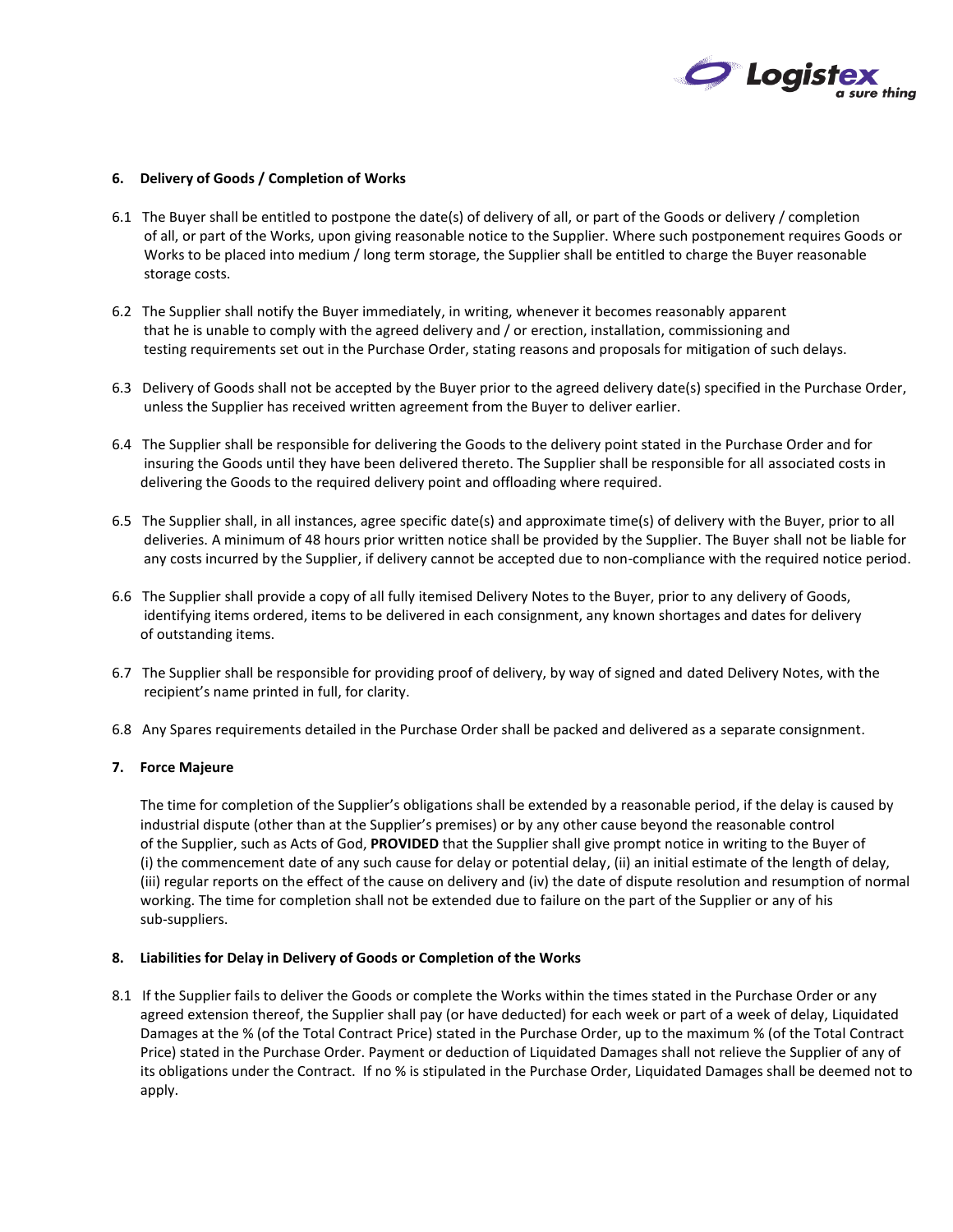

- 8.2 If any part of the Works remains uncompleted after the period in which the maximum amount of Liquidated Damages has become payable/deductible, the Buyer may, by notice to the Supplier, require him to complete. Such notice shall fix a final date for completion, which shall be reasonable, having regards to such delay as has already occurred and to the extent of the outstanding work required to achieve completion of the Works. If, for any reason, other than one for which the Buyer is responsible, the Supplier fails to complete the Works within such agreed time, the Buyer may, by notice to the Supplier elect to either:
	- (i) require the Supplier to complete without further delay, or
	- (ii) terminate the contract in respect of the outstanding Works and recover from the Supplier any loss suffered by the Buyer, by reason of such failure.
- 8.3 The Supplier shall indemnify and hold harmless the Buyer from and against all costs, claims, losses, liability and other expenses which the Buyer suffers because of the Supplier's failure to complete the Works.

### **9. Title and Risk**

 Title and risk in the Goods shall transfer to the Buyer when the Goods have been delivered (and off-loaded, where applicable), in accordance with the contract. Title in the Works shall pass to the Buyer on delivery to the project site. Risk in the Works shall pass on completion of installation, testing, commissioning and submission of certification.

#### **10**. **Prices**

- 10.1 The prices contained in the Purchase Order are fixed for the duration of the Contract and shall not be subject to variation, other than by formal Amendment of the Purchase Order, for agreed variations and / or agreed claims.
- 10.2 The prices for Goods shall include (without limitation) all material and labour costs, packaging, boxing, crating, labelling, transporting, shipping, freight, customs duties, taxes, insurance and the like.
- 10.3 The prices contained in the Purchase Order for the Works shall include all such inclusions under 10.2 and all other costs necessary to complete the Works, which include (but are not limited to) provision of management, supervision, labour, plant, equipment, erection, installation, commissioning, testing, certification and the like.
- 10.4 The prices exclude VAT, which shall be charged at the rate applicable at the time of invoice submission.

### **11. Payment**

- 11.1 Payment for Goods: Unless agreed to the contrary and stipulated in the Purchase Order, payment of valid invoices will be made by the Buyer within 60 days following the end of the month in which the Goods have been delivered in accordance with agreed delivery date(s). There shall be no obligation on behalf of the Buyer to pay an invoice early, by virtue of a delivery made earlier than the agreed delivery date(s). If delivery of the Goods is made after the agreed delivery date(s), the actual delivery date(s) shall apply for the purposes of invoice payments.
- 11.2 Payment for Works: Invoices shall be at submitted in accordance with the agreed schedule of milestone / stage payments set out in the Purchase Order. Unless agreed to the contrary and stipulated in the Purchase Order, payment of valid invoices (except for any agreed advance payment) shall be made by the Buyer within 60 days following the end of the month in which the relevant stages of the Works have been completed in accordance with agreed programme date(s).
- 11.3 In the event that an advance payment is agreed, a valid invoice will be paid within 20 days from receipt, subject to provision (by the Supplier, at his own expense) of a suitably worded "On Demand" Advance Payment Bank Guarantee, to the value of the agreed advance payment and with an expiry date agreed between the parties. In the event the Guarantee is not received within the 20 days payment period, the invoice shall be paid in the Buyer's next available payment run after its receipt.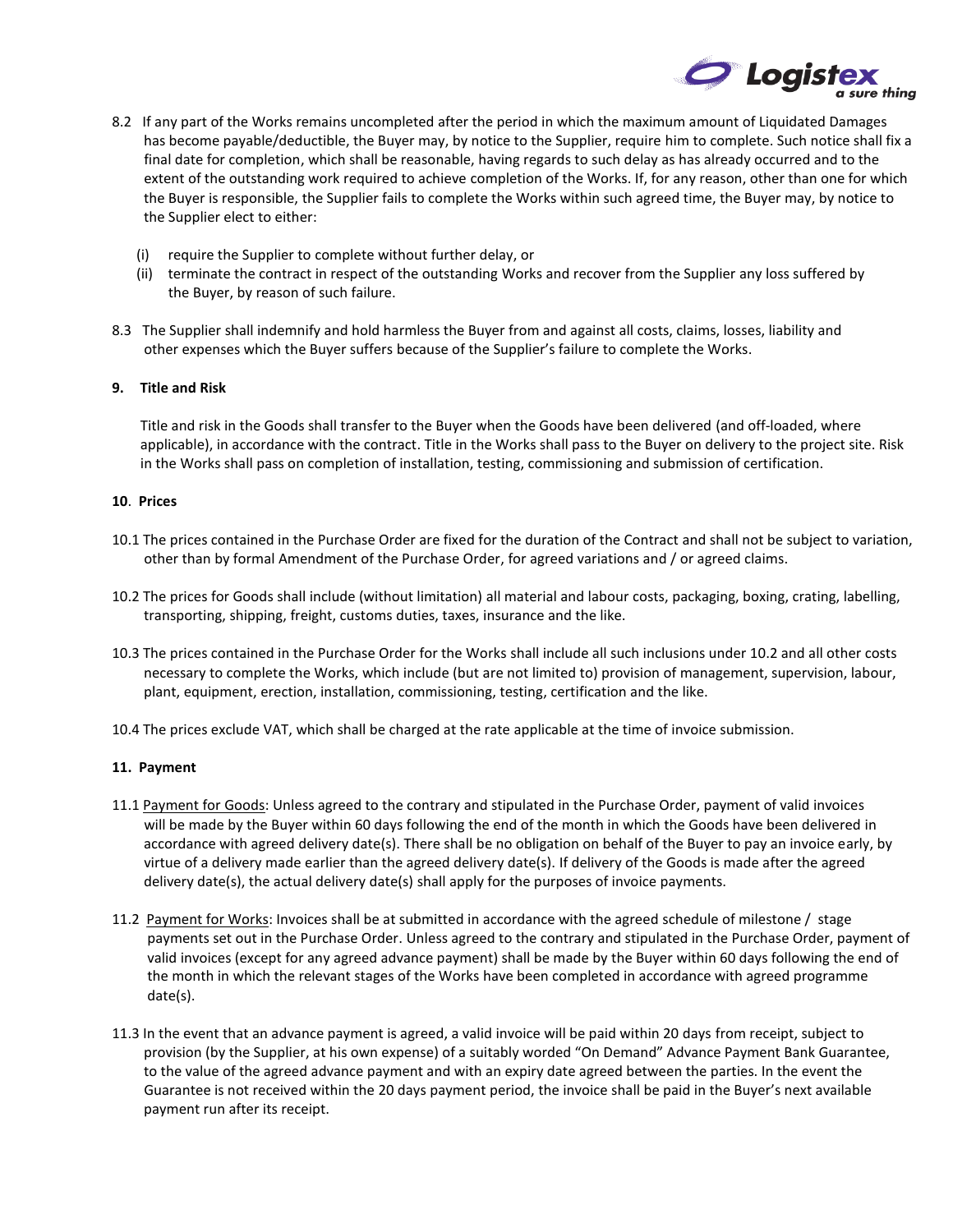

11.4 If (at the discretion of the Buyer) an Advance Payment Guarantee is not required as security for an advance payment made to the Supplier, the Supplier accepts that the advance payment represents a contribution to costs and expenditure, to be incurred in the proper execution of the Contract. If the Contract is subsequently cancelled by the Buyer, the Supplier shall refund the outstanding balance of the advance payment, where the value of the advance payment exceeds the amount of costs and expenditure incurred by the Supplier, to the point of Contract cancellation.

 Where the Supplier's costs and expenditure have exceeded the amount at the point of Contract cancellation, the Buyer shall reimburse the Supplier for such substantiated costs and expenditure, up to a maximum of the Contract Price.

- 11.5 Payment for an agreed variations: An agreed variation shall be invoiced at 100% of the agreed price, on completion of the variation, to the reasonable satisfaction of the Buyer. Payment of a valid invoice shall be made by the Buyer within 60 days following the end of the month in which the invoice has been submitted.
- 11.6 Payments will be made in the currency specified in the Purchase Order.

# **12. Warranty**

- 12.1 The Supplier expressly warrants that all Goods or Works provided under the Purchase Order shall conform to the Specifications, drawings, appropriate codes of practise and standards detailed and / or referenced therein. All Goods / Works shall be new and free from defects in material, workmanship and design and shall be safe and fit for any purpose for which they are held out as being suitable for. The Supplier warrants that the Goods or Works shall conform with any sample provided to the Buyer. The warranty period shall apply for eighteen months after delivery (for Goods) or twelve months after Client Takeover (for Works).
- 12.2 Inspection, testing, acceptance or use by the Buyer of the Goods or Works shall not invalidate the warranty. The warranty shall extend to the Buyer, his successors, assignees and the Client.
- 12.3 The Supplier shall promptly replace or correct any defects in the Goods or Works at no expense to the Buyer or, at the Buyer's option, issue a refund for any Goods or Works not conforming to the Specifications, drawings, codes of practise, Standards detailed / referenced in the Purchase Order. In the event the Supplier fails to replace or correct such defects / non-conformances within a reasonable time notified by the Buyer, the Buyer may, after written notice to the Supplier arrange for repair or replacement of any defective Goods or Works, at the Supplier's expense.
- 12.4 All corrected defects in the Goods or Works, shall be subject to the same warranty arrangements as set out in sub-clause 12.1.
- 12.5 The Supplier shall, if required to do so by the Buyer, enter into a collateral warranty or similar agreement, with the Client, in relation to the Goods or Works provided by the Supplier. If such collateral warranty has not been included as a specific requirement of the Purchase Order it shall be deemed not to be required.
- 12.5 The Supplier undertakes that parts included in the Goods or Works shall continue to be made available to the Buyer, at competitive rates, for a minimum period of 10 years after completion of the warranty period.

## **13. Indemnity**

 The Supplier undertakes to indemnify the Buyer against any liabilities or any third-party claims arising from any default on the part of the Supplier in fulfilling the requirements of the Contract.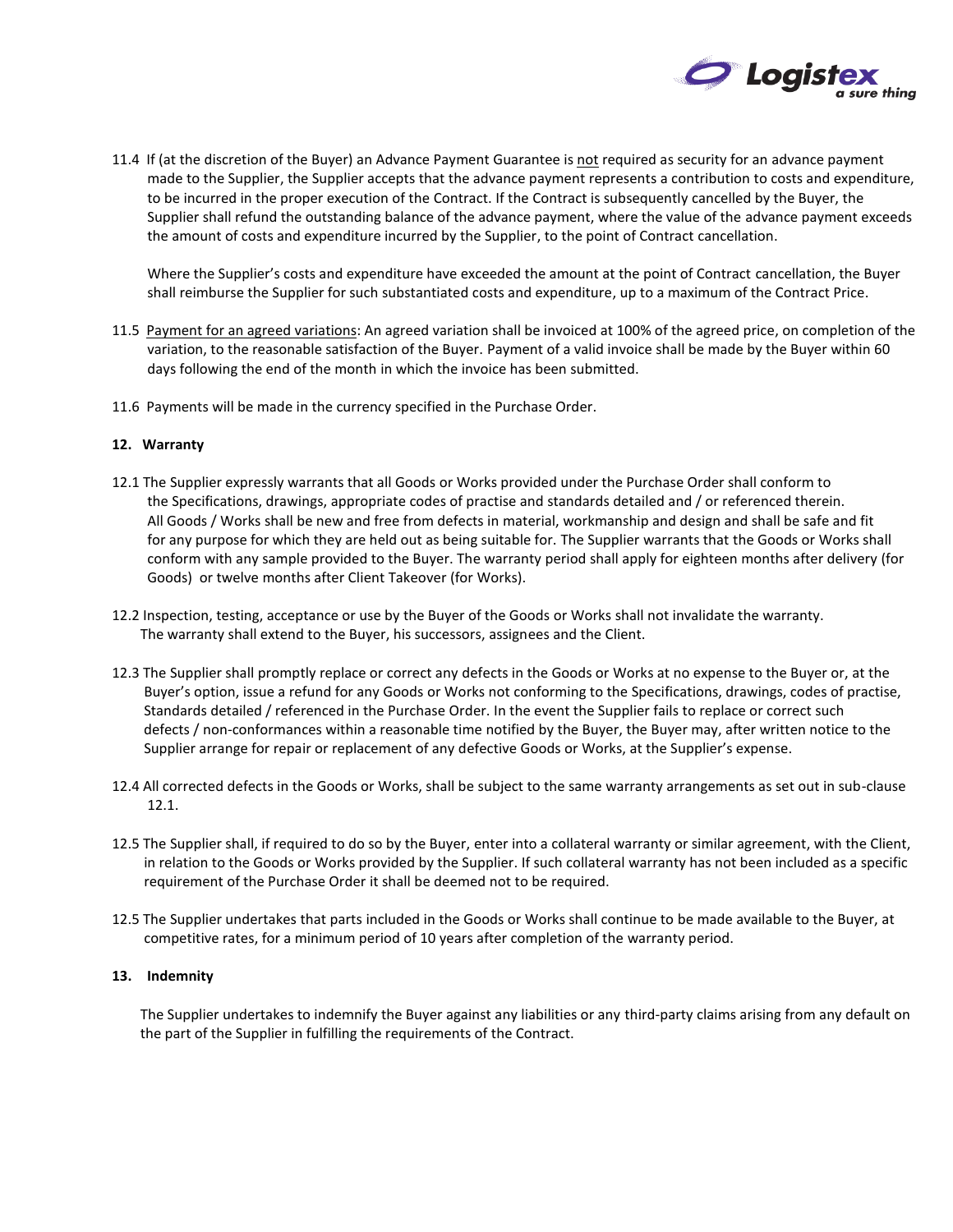

### **14. Confidential Information**

 Any information, whether written or oral, disclosed by the Buyer to the Supplier shall be confidential and the Supplier shall not disclose it to any person (other than those of its employees to whom disclosure is essential for the purposes of performing the Contract and provided the Supplier obtains an undertaking of confidentiality from such employees) or use it for any purpose other than the performance of the Contract, without the prior written consent of the Buyer.

# **15. Copyright**

- 15.1 The copyright in all designs, blueprints, sketches, illustrations, drawings, specifications, diagrams or other documents, supplied by the Buyer to the Supplier in anticipation of or in connection with the Contract, or made or prepared by the Supplier at the express or implied request of the Buyer in anticipation of or in connection with the Contract, shall belong absolutely to the Buyer. The Supplier shall if the Buyer so requests, execute any documents which may be required in order to vest such copyright absolutely in the Buyer.
- 15.2 The Supplier shall indemnify the Buyer against any expense, liability loss, claim or proceedings whatsoever resulting from any and every infringement of Patent Copyright Design or Trademark resulting from the supply of Goods or Works under the Contract.

#### **16. Cancellation**

- 16.1 If the Supplier fails to comply with any terms of the Contract, the Buyer, without prejudice to his other rights, may cancel the Contract, in whole or in part.
- 16.2 The Buyer may for any other reason by written notice to the Supplier cancel the Contract at any time, in whole or in part. Upon receipt of such notice the Supplier shall immediately cease all work in performance of the Contract. The Buyer shall pay the Supplier, subject to the provision of sub-clause 11.4), for all substantiated Goods or Works already completed or in progress at the time of cancellation, for which an obligation to pay on the part of the Buyer has arisen before such date of cancellation.

#### **17. Insolvency**

 If the Supplier becomes insolvent, has a Receiver or Administrator appointed, commences to be wound up or is subject to amalgamation or reconstruction, the Buyer may, without prejudice to any of his rights, cancel the Contract forthwith, by notice to the Supplier, or any other person in whom the Contract may have become vested.

#### **18. Advertisement**

The Supplier shall not refer to the Contract in any form of advertising without the Buyer's prior, written consent.

## **19. Notices**

 Any Notice given under the Contract shall be in writing (including email) and be served at or sent to the Buyer or the Supplier at the addresses shown on the Purchase Order or such other address as the Buyer or the Supplier notifies to the other party. Notices sent by inland first-class post shall be deemed to have been received two working days after despatch.

#### **20. Assignment**

 The Supplier shall not transfer, assign or sub-let the whole or any part of Contract, or charge, assign or pledge the benefit of any sum payable under the Contract without the previous written consent of the Buyer.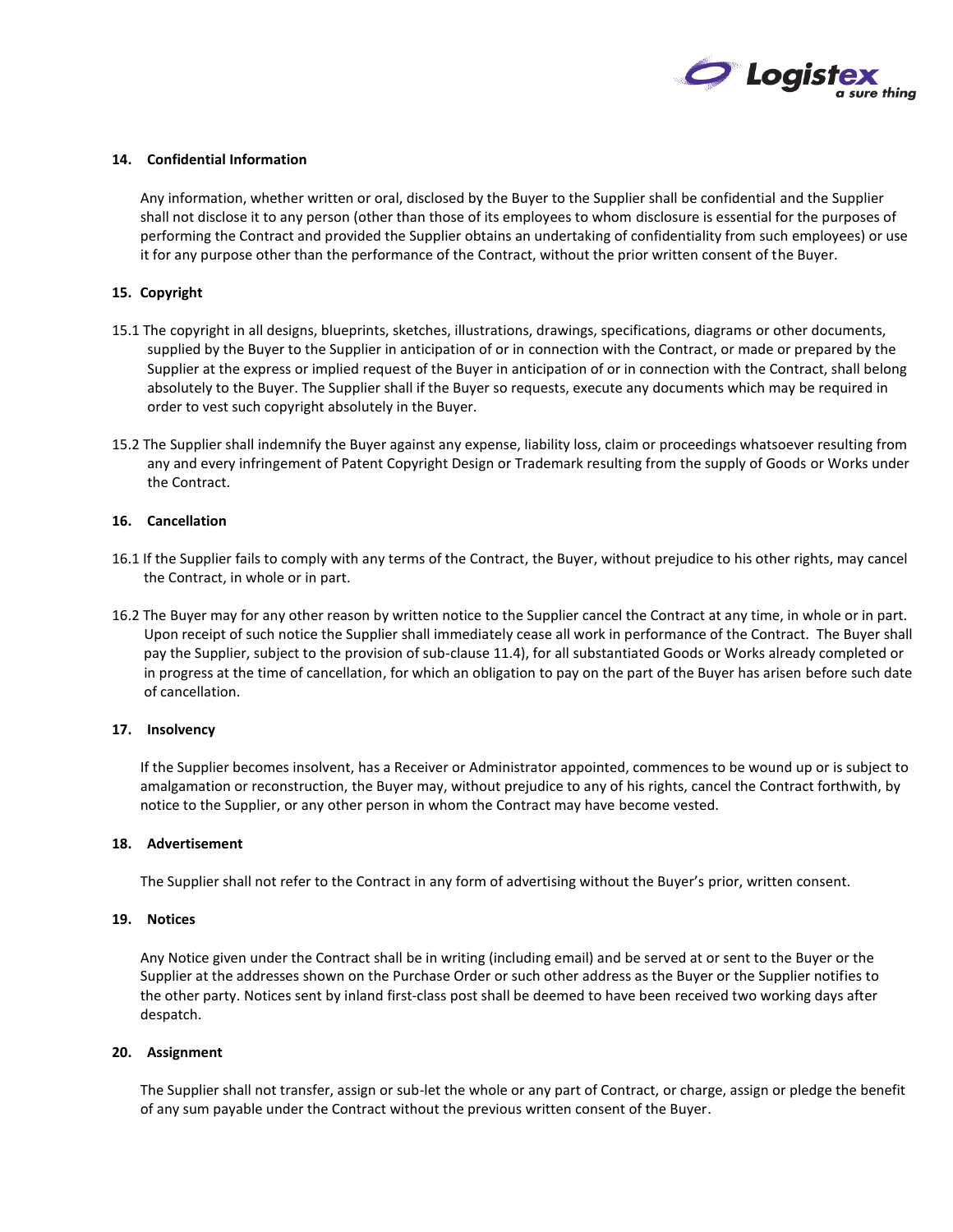

### **21. Instructions and Variations**

- 21.1 The term "variation" shall mean any alteration to the Goods or Works, whether by way of addition to, modification of or omission from the original scope, which impacts on time, quality and / or cost.
- 21.2 An instruction by the Buyer, may represent a clarification of existing Contract obligation of the Supplier only, or it may constitute a variation. The Buyer alone shall have the power to instruct the Supplier to carry out a variation.
- 21.3 Within a maximum of 14 days after having received an instruction from the Buyer which, in the Supplier's opinion represents a variation, the Supplier shall notify the Buyer if the instruction will involve an addition to, or a deduction from the Contract Price and if the instruction will impact on the agreed delivery / completion dates.
- 21.4 The Supplier may make proposals to the Buyer for variations to the Goods or Works, but no variation so proposed shall be carried out by the Supplier, unless directed in writing by the Buyer. A Supplier requested variation shall not be accepted where the grounds for such a request is that the Goods or Works is proving difficult or expensive for the Supplier.
- 21.5 The amount to be added to or deducted from the Contract Price, for an agreed variation shall, if not the subject of a Quotation from the Supplier, which has been accepted by the Buyer, be determined by the Buyer in accordance with agreed rates detailed in the Purchase Order, where applicable. Where no such rates have been agreed / detailed in the Purchase Order, or are not applicable to the variation, the amount to be added or deducted shall be such sum as agreed to be reasonable between the parties. Due account shall be taken of any partial execution of the Goods or Works which is rendered useless by such variation.
- 21.6 In any instance where the Supplier is instructed to proceed with a variation request prior to the determination of the value of the variation, the Supplier shall keep contemporary records of the associated costs and time expended thereon. Such records shall be made available to the Buyer upon request.
- 21.7 When confirming any variations to the Goods or Works, the Buyer shall give the Supplier such reasonable notice as will enable him to make his arrangements to carry out the variation.
- 21.8 In cases where the Buyer's variation requires the Goods or Works to be altered, the Supplier shall be entitled to be paid the costs for such alterations. If, in the opinion of the Supplier, any such variation request is likely to prevent or prejudice him from fulfilling any of his obligations under the Contract, he shall notify the Buyer thereof, with full supporting details. The Buyer shall decide forthwith whether (or not) to proceed with the proposed variation. Until the Buyer confirms the variation in writing, it shall be deemed not to have been given.
- 21.9 The Supplier shall, on receipt of the Buyer's written instructions proceed to carry out a variation, as soon as is reasonably possible, taking due consideration of the programme requirements. The variation instruction shall not be delayed pending agreement on price.

### **22. Claims**

- 22.1 In every case, in which circumstances arise, which the Supplier considers entitle him, by virtue of the Contract, to claim additional payment(s) and / or an extension of time, the following provisions shall apply:
- 22.2 Within 14 days of such circumstances arising the Supplier shall, if he intends to make such a claim, give the Buyer written notice of his intention to do so, providing an estimate of costs and / or additional time and stating the reason(s) by which he considers that he is entitled to make the claim.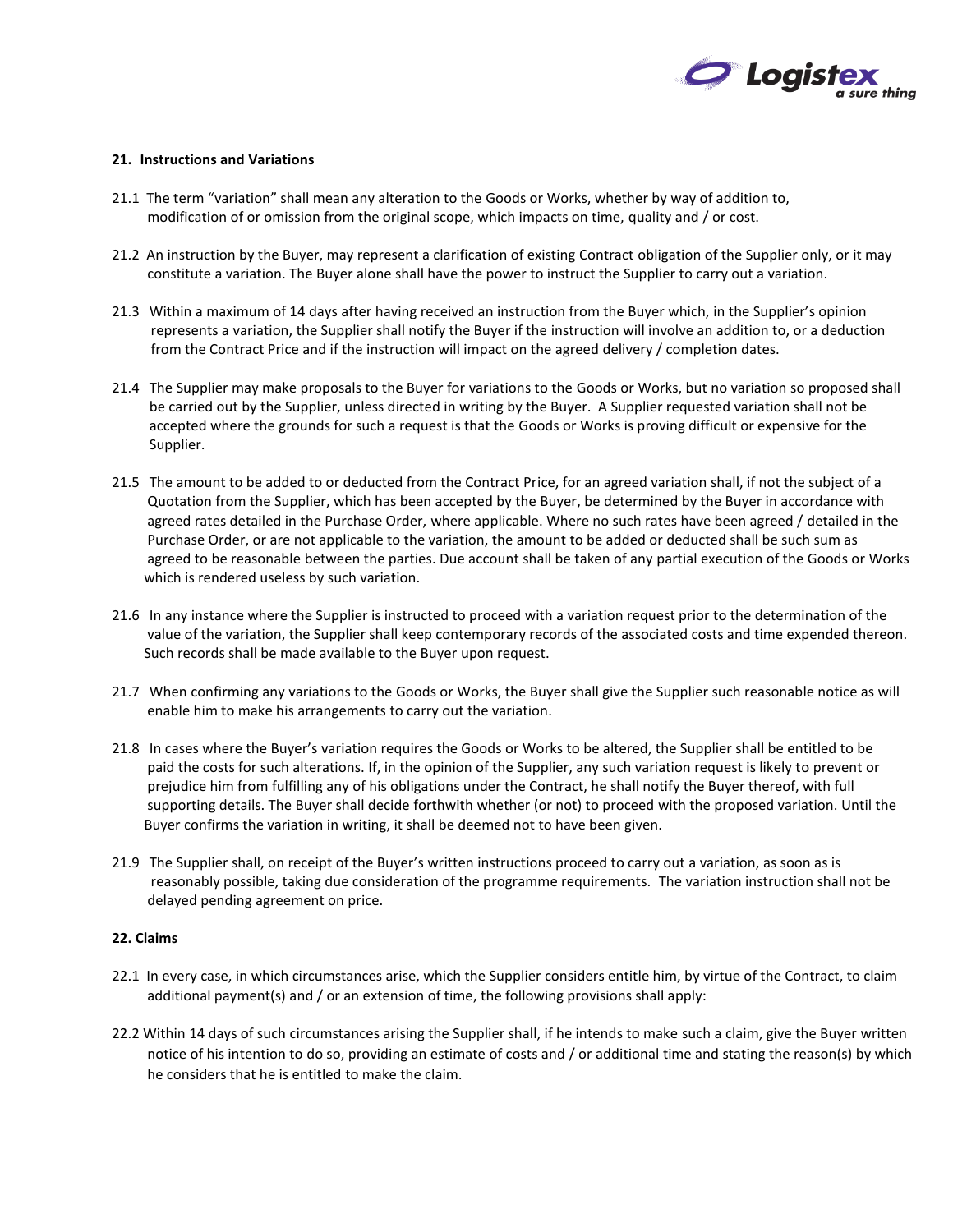

- 22.3 As soon as is reasonably practical after the date of the written notice and not later than 30 days after completion of the Contract, the Supplier shall submit to the Buyer, full details of and the actual amount of his claim(s). The Supplier shall provide such information and substantiation as the Buyer may reasonably require, to assess the value of his claim(s).
- 22.4 The Buyer shall not be liable to accept claims for additional payments unless the Supplier has complied with the requirements of this clause 22.

# **23. Safe Working Practices for Works**

- 23.1 All Works shall be carried out in accordance with a Risk Assessment and Method Statement (RAMS) approved by the Buyer, in writing. Approval by the Buyer will represent general acceptance only and shall not relieve the Supplier of his obligations in respect of the provision of safe working practices (including RAMS provision) under current Health and Safety legislation. An approved RAMS shall not be modified by the Supplier without the written approval of the Buyer. RAMS shall be submitted in accordance with the (minimum) requirements detailed in the Buyer's document "Health and Safety: Rules for Contractors".
- 23.2 The Buyer operates a strictly enforced policy that all its own employees and employees of contractors, sub-contractors and other Suppliers alike (who are engaged to work on a project site for the Buyer) are accredited to a nationally or internationally recognised Safety Passport Scheme and have received certified health & safety training within the three years prior to engagement on the project site.

 The Buyer accepts accreditation to the "Safety Passport Alliance" (SPA) scheme, the Construction Skills Certificate Scheme (CSCS) and the Client Contractor national Safety Group (CCNSG). Other accredited safety training will be considered by the Buyer, on request.

All Safety Passports or other certifying documentation must be in date.

 Where applicable, operating licences for mobile plant and equipment to be used on the Buyer's project sites must be provided, prior to commencement of the Works. Without such operating licences, the mobile plant and equipment cannot be used.

 Test and inspection records for portable equipment being used on project sites must be readily available for inspection by the Buyer.

 For the avoidance of doubt, any person found working on a project site for the Buyer without an acceptable Safety Passport or without the relevant operating licence(s), shall be ordered to leave the site and shall not be allowed to return until such time that the required safety training has been completed and / or licence provided.

- 23.3 The Supplier (and any of his sub-suppliers employed to carry out any part of the Works at the project site) shall be required to comply with the Buyer's "Health & Safety: Rules for Contractors", the project specific Construction Phase Plan and the Client's Health & Safety Rules and Regulations.
- 23.4 All Suppliers (employed directly/indirectly) required to work on a project (or residential) site, managed by the Buyer, on behalf of the Client, shall be required to complete a mandatory Site Induction prior to being allowed access.
- 23.5 All Suppliers (employed directly/indirectly) required to work on a project (or residential) site, managed by the Buyer, on behalf of the Client, shall be required to wear the Buyer's own style hi-viz vest, which will be supplied by the Buyer free of charge. All hi-viz vests shall remain the property of the Buyer and shall be returned to him, as directed.